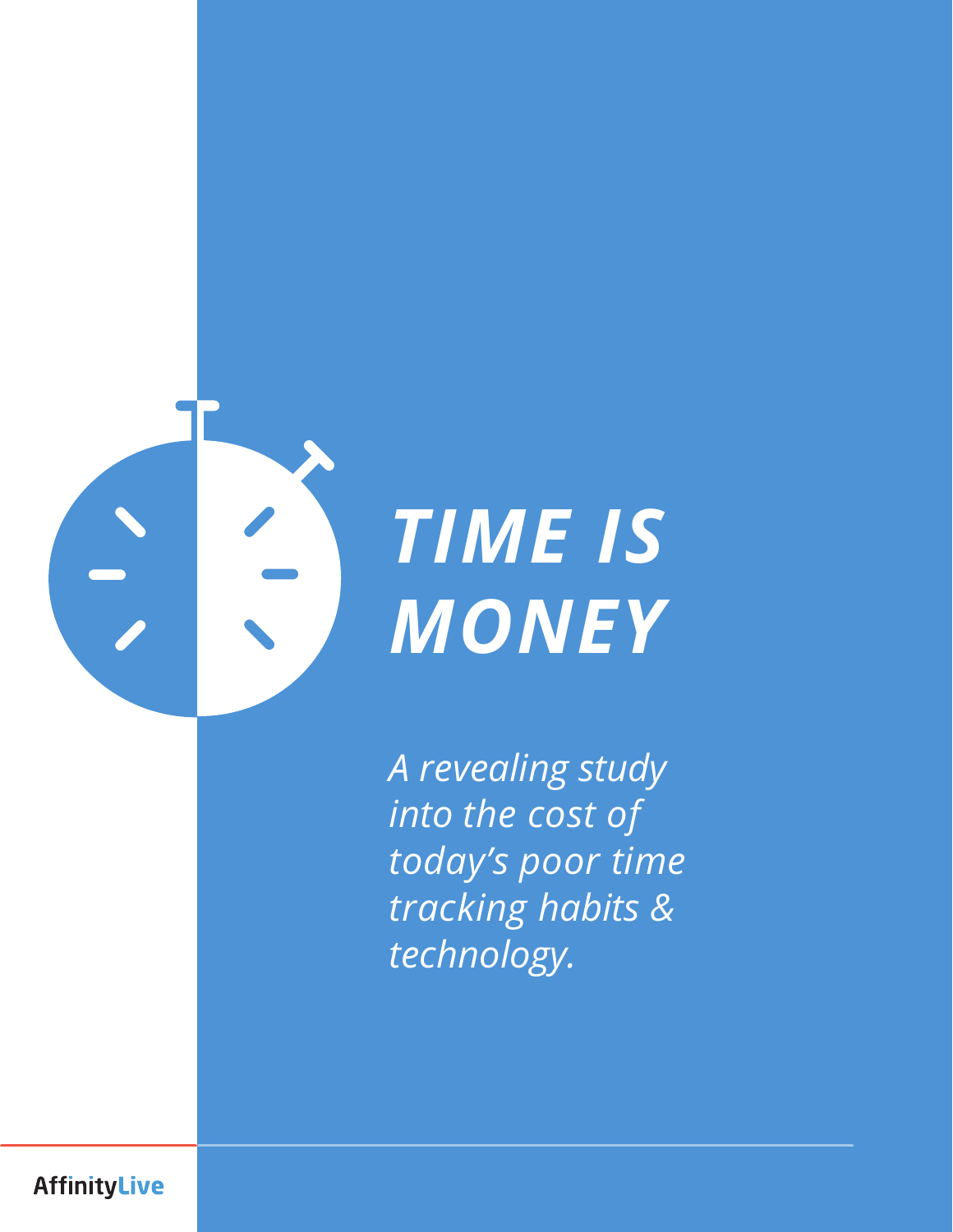# $\frac{1}{2}$

# **Introduction**

While the phrase "time is money" is true to many people in business, nowhere is it more true than in the professional services sector, which includes lawyers, accountants, consultants, designers, engineers and architects. All of these professionals need to keep track of the time they spend working on projects, issues and retainers for their clients. Unfortunately, though, this critical part of their jobs hasn't really evolved much over the last couple of decades. Professionals are still required to remember how much time they spent working on certain projects for a variety of clients, and enter it manually, often days after they did the work.

To help understand the scale of this problem, AffinityLive commissioned a survey to ask professionals about their time tracking habits and accuracy. We found, unsurprisingly, that the main reason professionals have poor time tracking habits is that it is cumbersome to do. Most timesheet applications are dedicated software unrelated to the day to day work of a professional that they need to go out of their way to access and complete. Additionally, the process itself requires professionals to remember exactly what they've done over the course of a week or more. Technology hasn't really automated or made the process much easier in the last 30 years, which is why many services professionals dread filling out timesheets.

But what is the effect of this disappointing situation? By combining this new data with existing studies of work patterns and volumes, we've been able to paint a picture of just how much outdated timesheet technology is costing American businesses, and the results are startling.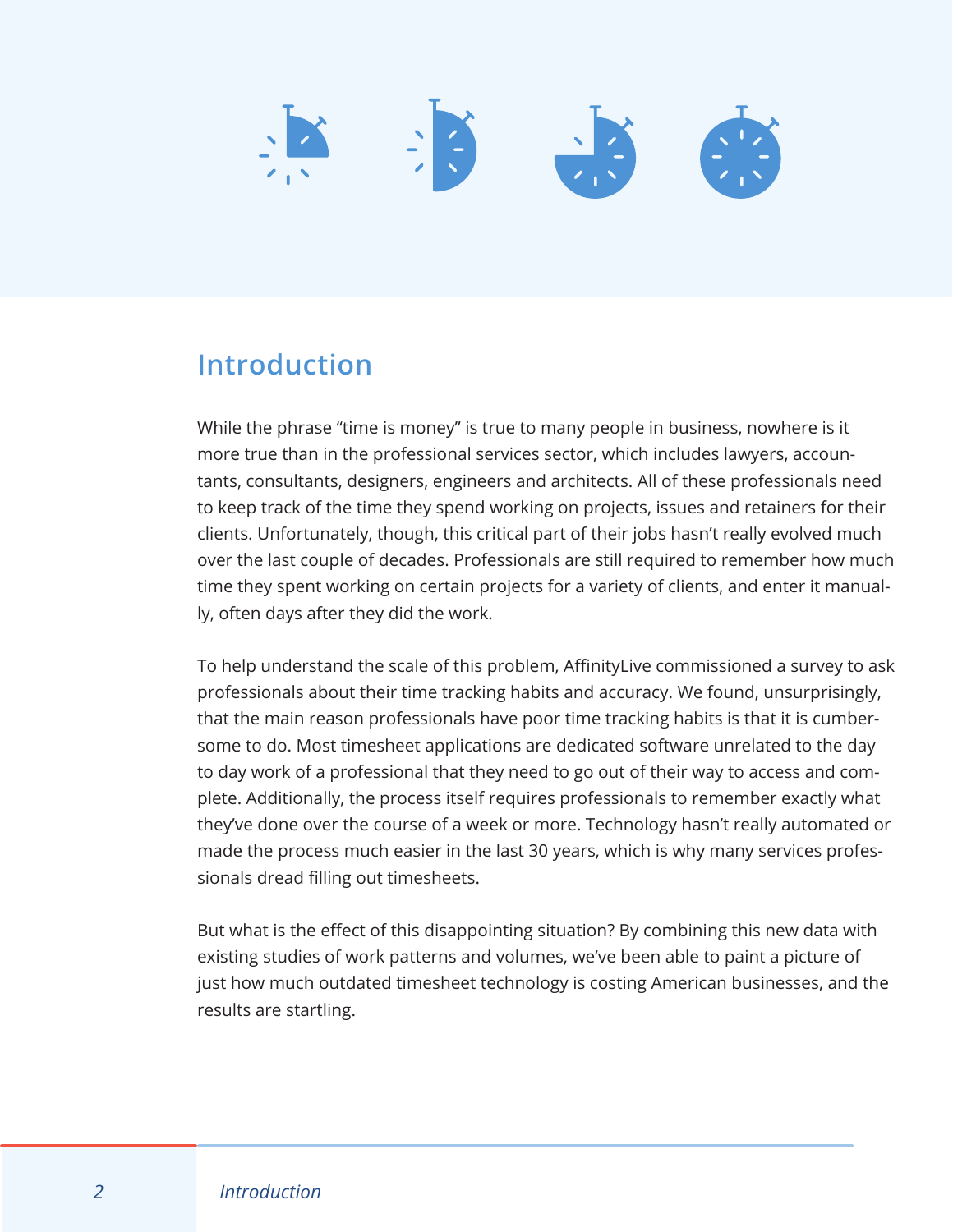Through the data, we've been able to identify three major costs of the current manual, memory based way of doing timesheets:

- **• Email causes professionals to leak over \$50,000 in revenue per year**
- **• Meetings and calls cause professionals to leak over \$32,000 in revenue per year**
- **• Moving from weekly (or worse) timesheet updates to daily (or better) would recover \$52,000 per professional, per year in billable time.**

Given the size of the professional services sector, this is costing the U.S. economy over 50 million hours or \$7.4 billion a day in lost productivity. By capturing this lost time, a 15 person professional services firm could add another \$1.4 million to their top-line every year. We finish our report with a series of recommendations of practical steps professionals can take today to recover some of this lost time and productivity.

# **Findings**

The findings below are based on a survey of over 500 professionals conducted in July and August of 2014. The survey was anonymous, and restricted to people working in the professional services sector. Where external data has been used, it is referenced and linked in-line.

# Email leaks over \$50,000 per professional, per year

It's proven that reading and answering email takes up a significant portion of our day, especially for a professional services firm where employees are engaging in conversations with multiple clients each day. According to Atlassian, those in a business setting receive an average of 304 emails per week, and McKinsey found that we spend just over 2.6 hours a day reading and responding to those emails. This means over a quarter of our day is spent on email.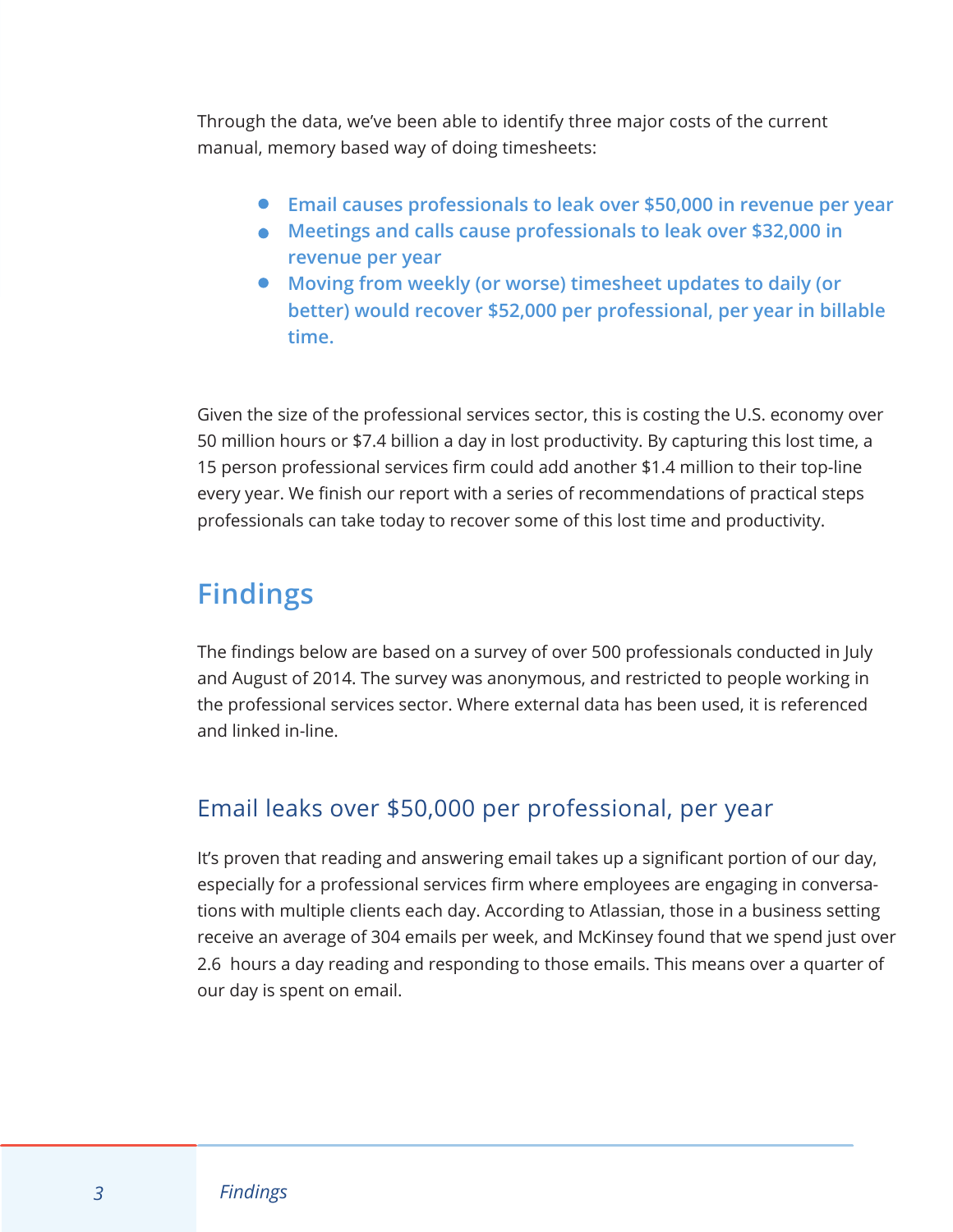*Average days in a work week spent reading email*



## *1.5 Days spent reading emails a week*

But, our survey found that when it comes to timesheets, time spent on email is largely ignored. Almost 40 percent of respondents reported never tracking time spent reading and answering email, and 15 percent rarely do. Only 33 percent of respondents said that they track time spent on email "always" or "often."



This is costing us big time -- more than half of survey respondents indicated that their employer directly uses timesheets to bill clients hourly or determine retainer amounts. If only a third of respondents are tracking the time they spend on email, and the average professional spends 2.6 hours per day on email, over 350 hours of email work per year are going unrecorded, and therefore not billed. This means that the average professional services firm, which brings in \$150 per hour, is losing \$52,500 per employee annually due to untracked time spent on email.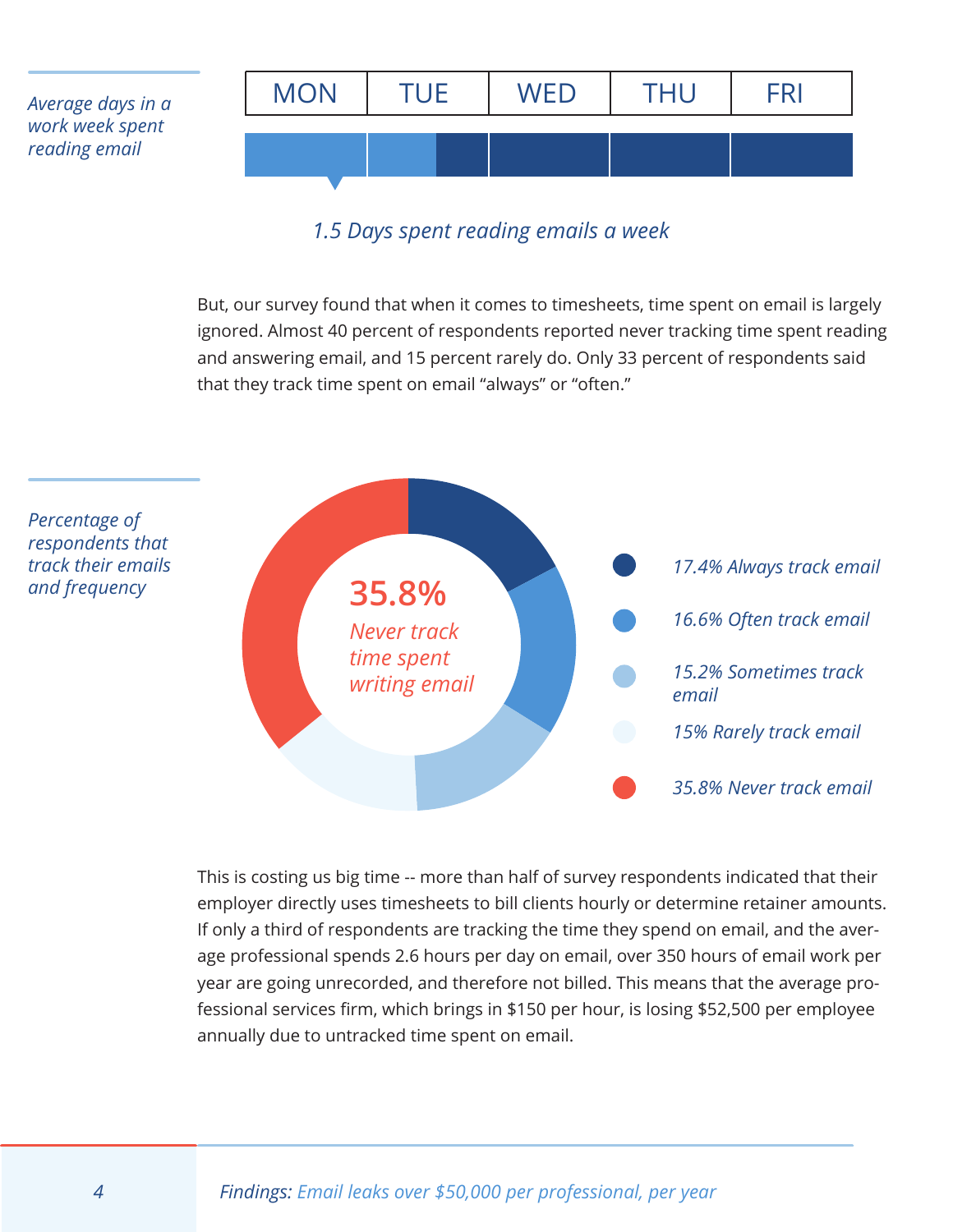# **Meetings are better tracked, but still expensive**

The survey revealed that professional services employees are much more diligent when it comes to tracking time in meetings. In fact, they're almost twice as likely to record time spent in meetings than on email. While frequent time trackers are more likely to record time in meetings, the results did not vary significantly across the board. This is probably because professionals are able to refer back to their calendar to determine how many hours they spent in pre-arranged meetings when completing a weekly timesheet.



While survey respondents were more diligent with meetings, the numbers could still be improved. Roughly a quarter of survey respondents said they never record meetings. According to a study from Verizon, the average employee spends about 62 hours a month in meetings, which is about 15.5 hours a week. If we're not tracking time spent in meetings, almost 40 percent of our work week is going unrecorded.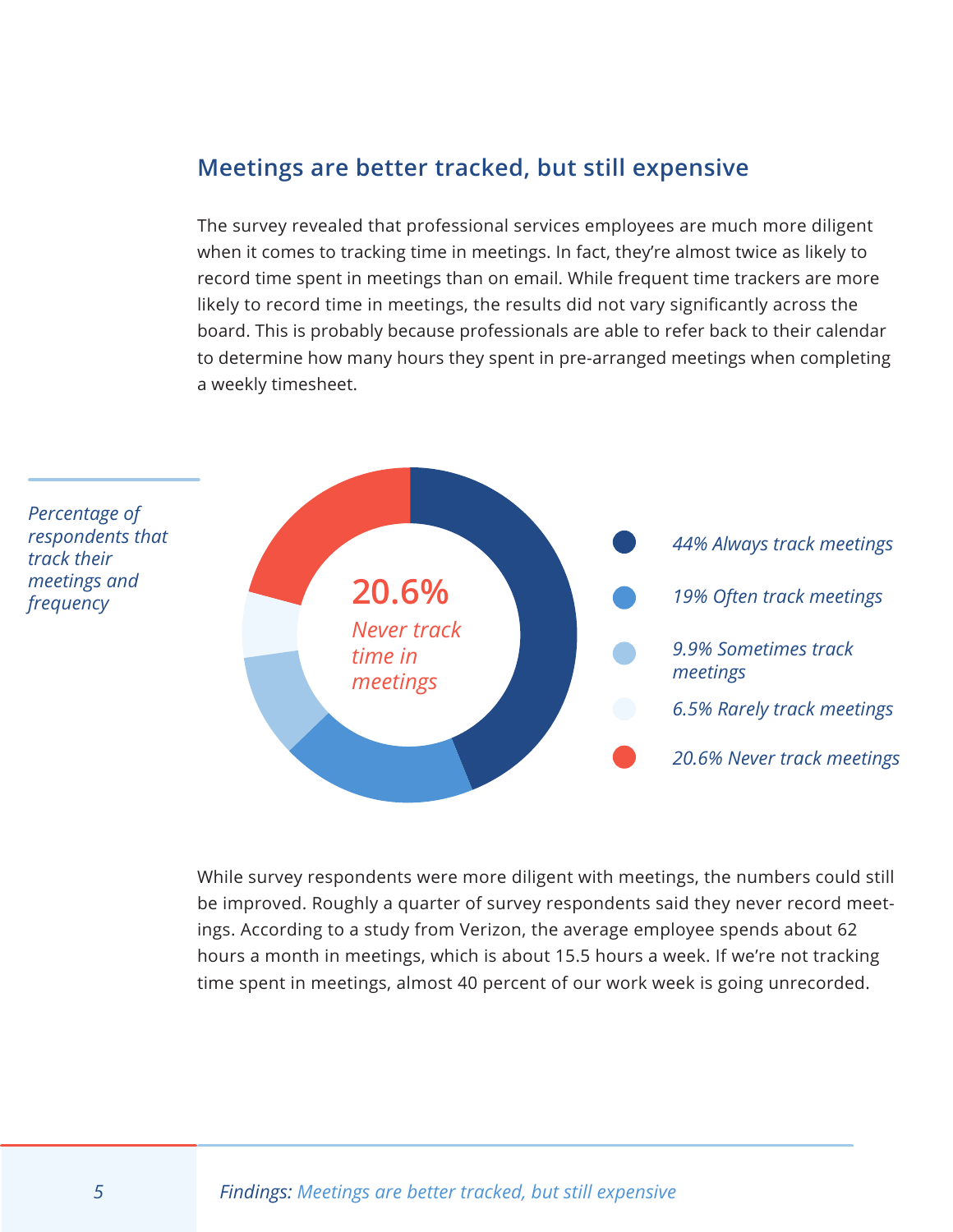

*2 Days spent in meetings a week*

Given the large amount of time spent in meetings, even though people are twice as good at tracking time in meetings than email, there is still a significant amount of leaked time and value. We've calculated that over 213 hours a year is "leaked" to time spent in meetings, costing businesses almost \$32,000 a year in foregone revenue.

# **Higher Frequency = Better Accuracy, with a twist**

One of the trends that stood out in the data - and which frankly isn't that surprising - is that people who were more frequent at completing their timesheets were more accurate at keeping track of their work.



*The graph is based on weighted numbers:*

*Very Accurate: 3 | Somewhat Accurate: 1 | Somewhat Inaccurate: -1 |Very Inaccurate: -3 | Do Not Track: -5*

#### *6 Findings: Higher Frequency = Better Accuracy, with a twist*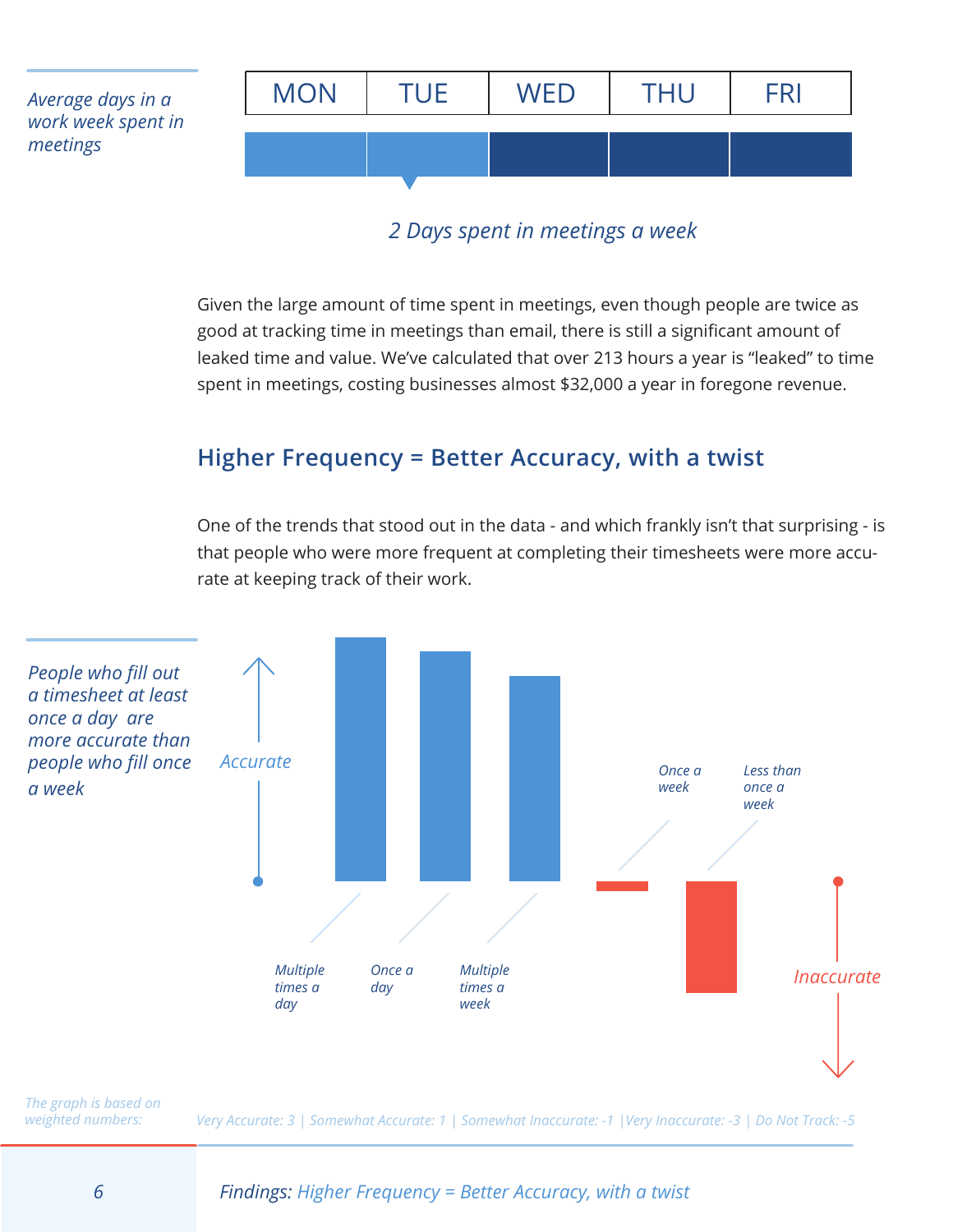Science proves that frequency matters, too. According to the Ebbinghaus Forgetting Curve, humans only retain 23 percent of what they learn after six days. This means that it's impossible to be completely accurate with your timesheet if you're only completing it once a week.



*Time (in days)*

One other interesting observation from our data seems to follow the Dunning-Kruger effect. While the self-reported accuracy of people who completed their timesheets decreased in a fairly predictable manner with reduced frequency ("very accurate" being high for daily or better, and dropping by half for "less than once a week"), the people who self-reported "very inaccurate" was self-reported to be the same (3%) for people who complete their timesheet multiple times a day as well as people who complete their timesheet less than once a week. Given what we know about the Ebbinghaus Forgetting Curve, the large percentage of people doing their timesheets weekly or even less frequently are probably over-estimating their own accuracy.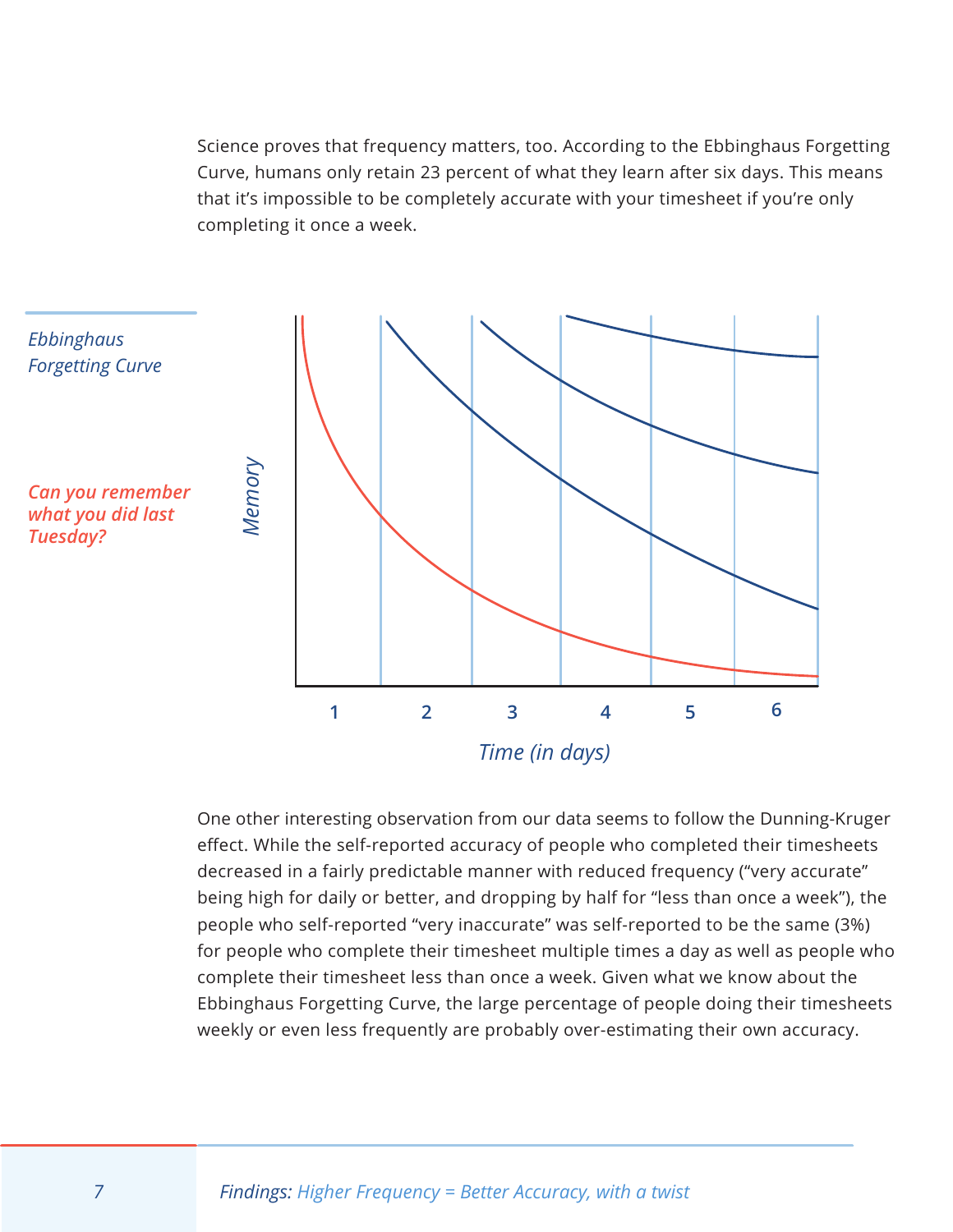# **Memory Leak: Moving to daily time entry cuts leakage over 80%**

*Knowing that more frequent timesheet entry leads to greater accuracy is good, but what is the cost to the business of tardy timekeeping?*

People who log their time at least once a day are 66 percent accurate, whereas people who log their time weekly are only 47 percent accurate, and people who complete their timesheet less than once a week are only 35 percent accurate. In short, getting people to fill in their timesheets daily can double their accuracy, and reduce the "lost" time from 23 percent to less than 5 percent, a recovery of 80 percent.



To put this into numbers, assuming the professional was billing out at \$150 per hour, and they were working a normal 40 hour week, recovering this 18 percent of their week is the equivalent of \$1,080 a week, or almost \$52,000 per year.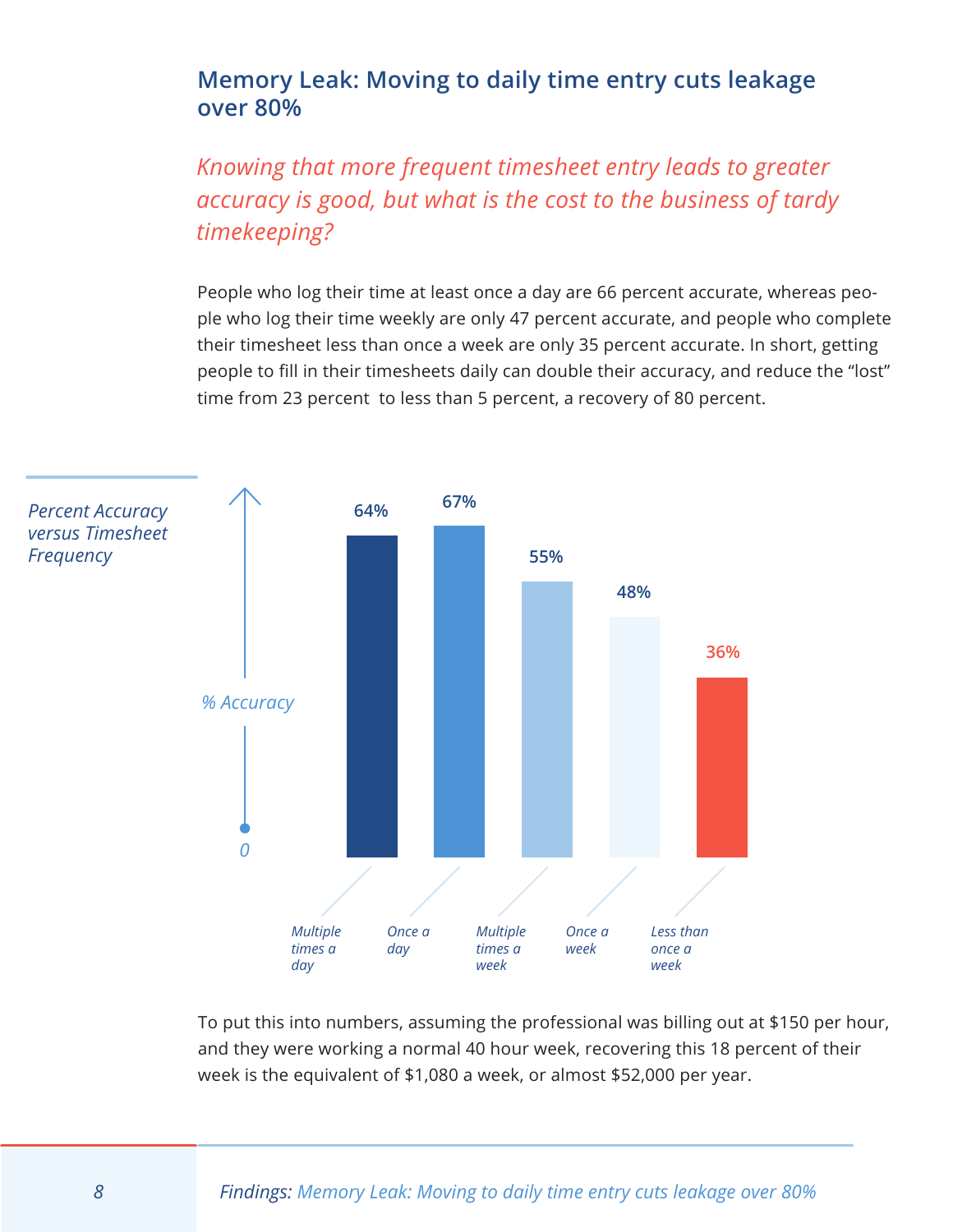# **Costs and Consequences**

By establishing the amount productive, paid professional time that is being lost to these various leaks, we're able to examine in the context of both the wider economy and an example professional service business.

#### **So, how much is this costing the economy?**

To put it simply, it's costing the economy a lot. According the Bureau of Labor Statistics, the United States has over 19.3 million people in the professional service sector today, making it the largest private sector employers in the U.S. Additionally, the sector is the fastest-growing -- responsible for almost one in four new jobs created through the recovery from the Great Recession.

*In the USA 19.3 million people in professional services are leaking 59 million hours at \$150/per hour results in 8.8 billion lost each day* **costing n** *costing every day 59 million hours leaked daily \$8.8 Billion*

> Looking across all professionals, the leaked time lost to email, meetings, calls and memory loss not being captured in timesheets is 59 million hours every single work day - which if billed out at \$150 per hour would come to \$8.8 billion. Every. Single. Day.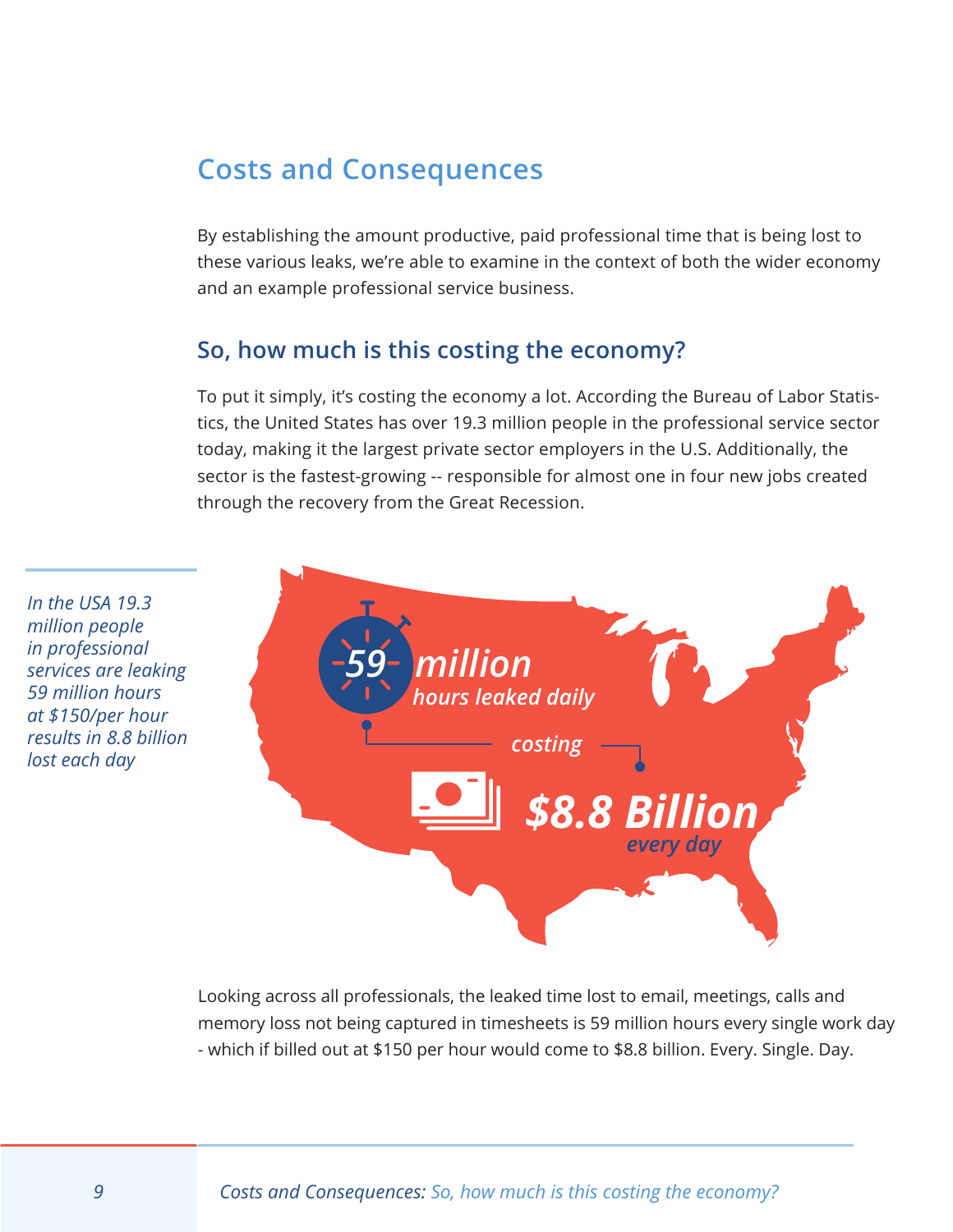## **What about my business?**

Those are some big numbers, but let's put it in the context of an average professional service business. Let's say you've got a team of 15 professionals billing out at an average of \$150 per hour. By capturing the leaked revenue from emails, meetings and memory loss, you'd add another \$1.75 million to the top line every single year - money that would flow straight to the bottom line (since the labor costs are already being incurred).

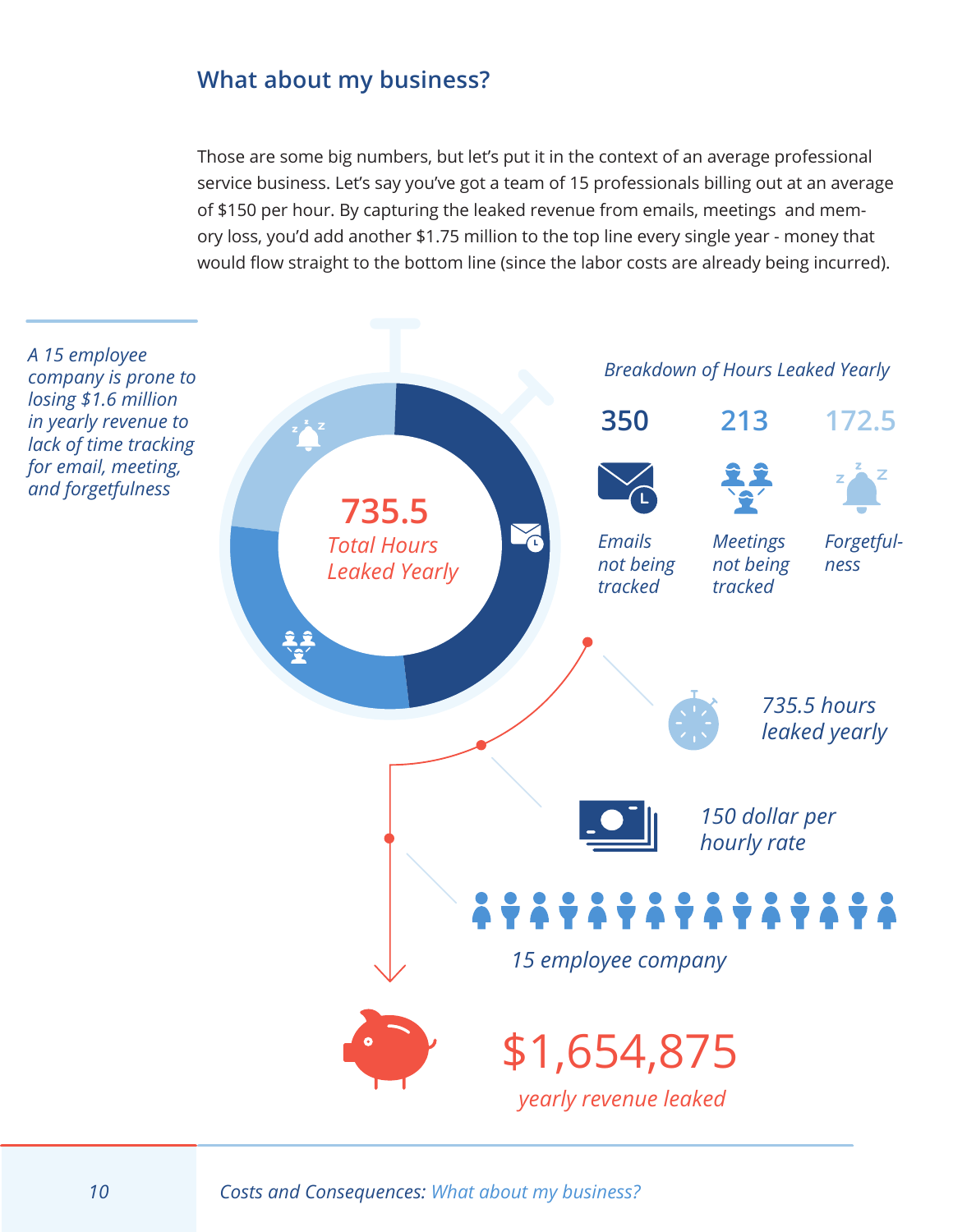Even if your business works on a "fixed price" basis, the hours you're leaking are costing you one way or another. If you're not keeping track of the time your people spend on projects (your No. 1 input cost) then you don't really know which projects, clients or types of work are profitable. This means the lack of effective time tracking means lost opportunities to charge clients higher retainer rates or project totals to reflect the actual work you're doing.

# **Recommendations**

It is clear that businesses stand to grow their revenue per professional by over \$100,000 per year by effectively tracking the time they're leaking right now - so what do we need to do to fix it?

Many professionals bemoan that timesheets have joined the ranks of "death" and "taxes" as horrible and unavoidable chores. In our experience working with thousands of professionals around the world, the following lessons can help make timesheets less of a painful and inaccurate afterthought and more of a useful part of every professional's daily workflow.

## **1. Automate, Automate, Automate!**

Entering a timesheet should not be completely reliant on someone's memory in the first place - it is way too important to leave to chance. Thankfully, technology like the cloud and smartphones has made it easier to automatically fill in a professional's timesheet - they can simply review automatically created time entries rather than starting with that horrible blank slate.

*But how can you automatically fill in someone's timesheet?*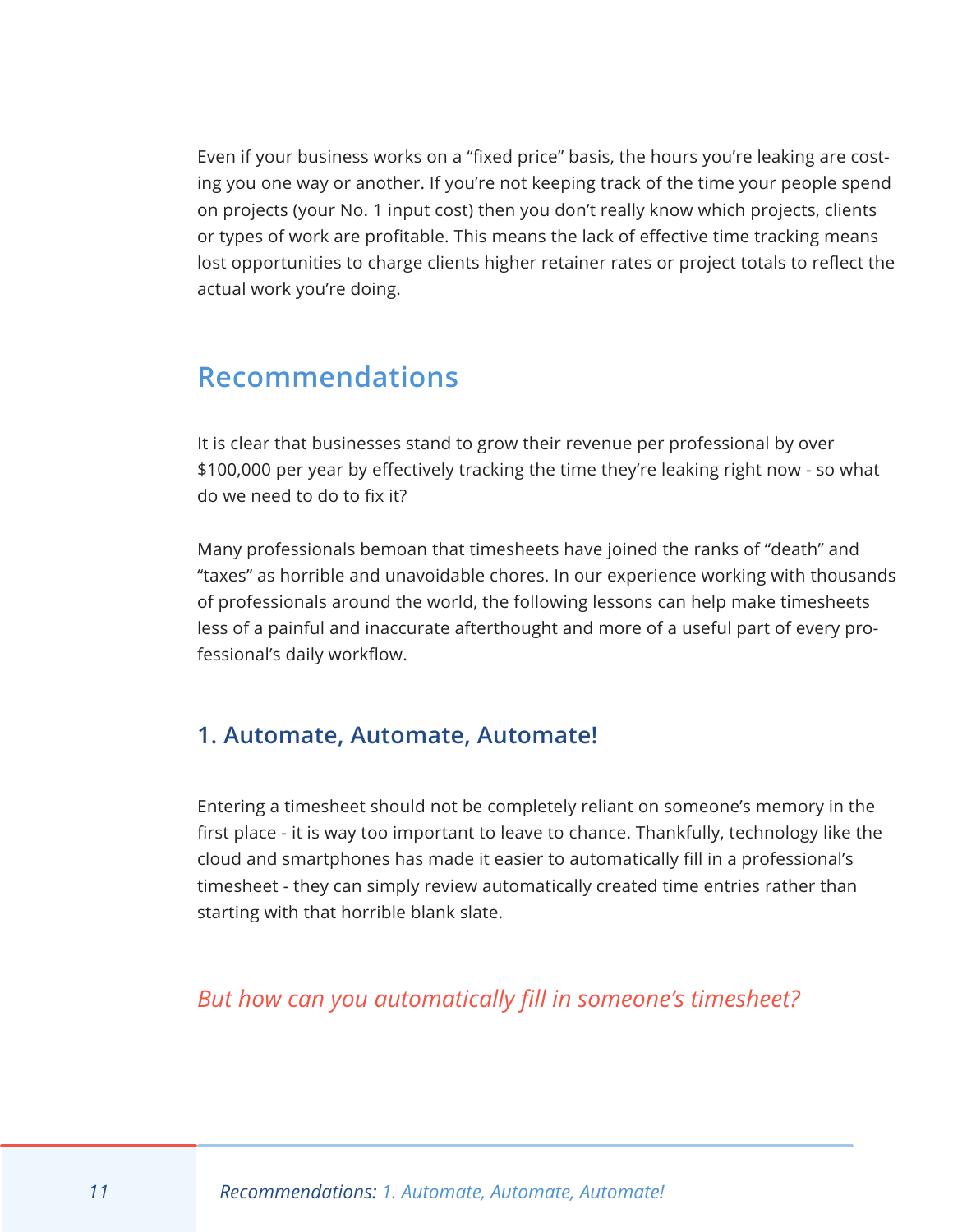One of the most popular new ways to automatically complete a timesheet is to use their email traffic as a cue. By simply noting which client a professional is emailing, modern systems can automatically create a timesheet for a user; all they need to review is the amount of time (often adding extra time when they think "oh, that email took me a good half hour to write!") and you've pretty much solved the email leakage problem.

Another popular way to automate timesheet entry is to pull in data from a professional's calendar. If the meeting includes a client, then you can be pretty confident it involved some client work, and even if it didn't, pulling the subject and body of the meeting into the timesheet and prompting the user to "give it a home" against a client or project can be a great way to solve the leaked time in meetings and scheduled calls.



Speaking of calls, the continued dominance of smartphones in our lives is providing two other great ways to automatically populate a professional's timesheet. Firstly, by automatically checking a smartphone's call log, apps can "fill in" a user's timesheet when the call involves a conversation with a client. Secondly, geo-location means that technicians and other on-site professionals can automatically have their time logged if they're seen to be at a client address.

*Timesheets in AffinityLive suggests time entries for every email you send and meeting that you attend*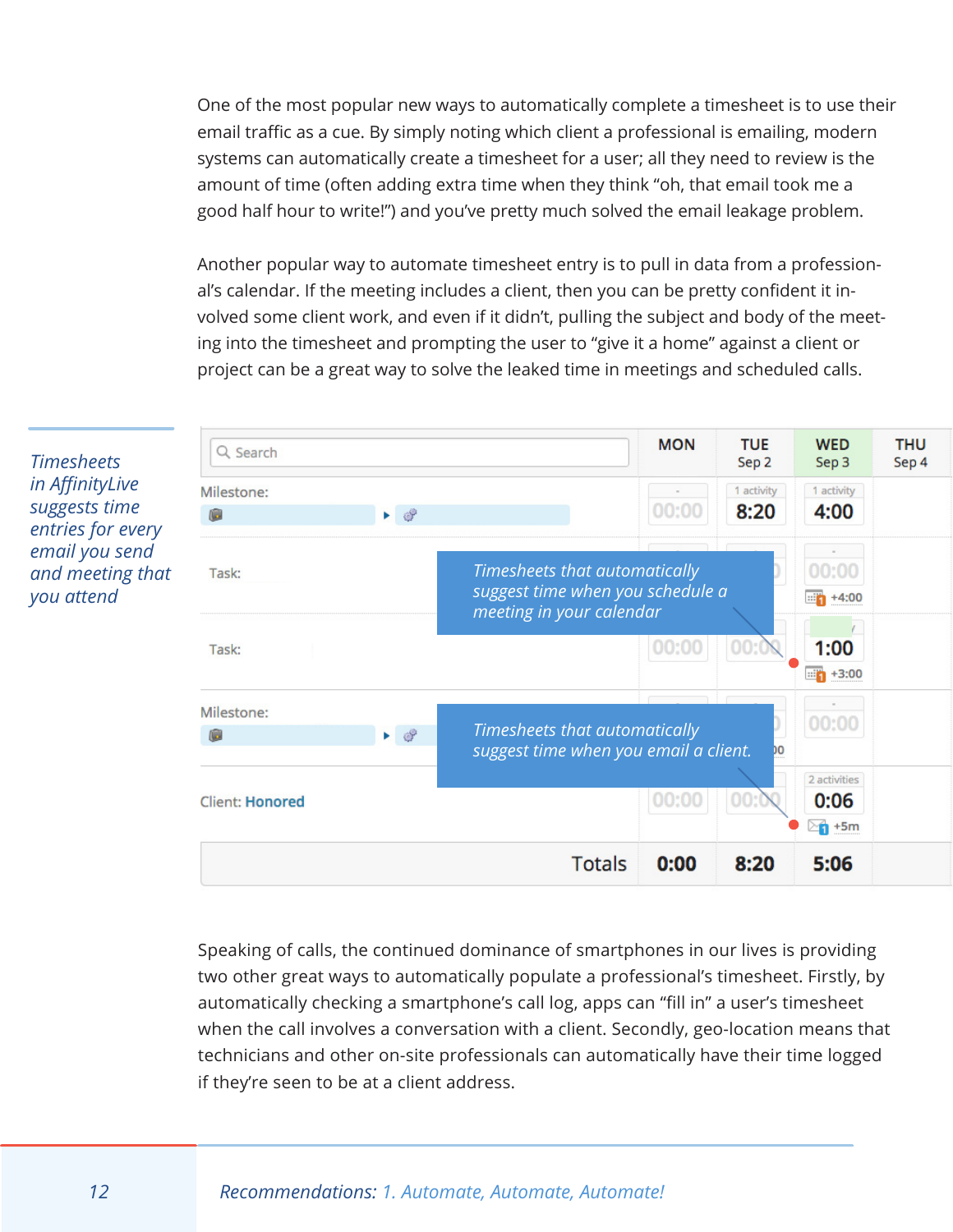## **2. Link timesheets to key business systems**

Another reason that filling in your timesheet is so painful is that the timesheet software commonly used is a disconnected afterthought and not part of any other systems people use to get their work done.

*The best way to make timesheets really work in your business is to make sure the place that people enter their time is the same place they're doing their client work.* 

If they're managing tasks, projects, issues or other client work, you really need to make it easy for people to enter their time as they go about their work.



Aside from the benefit of dramatically cutting time leakage, the other handy thing about bringing time entry into your key business systems is that you'll have much better insight into budget usage. By seeing the hours spent on projects in particular in close to real time, your project managers will be able to see budget usage and handle problems before they become disasters.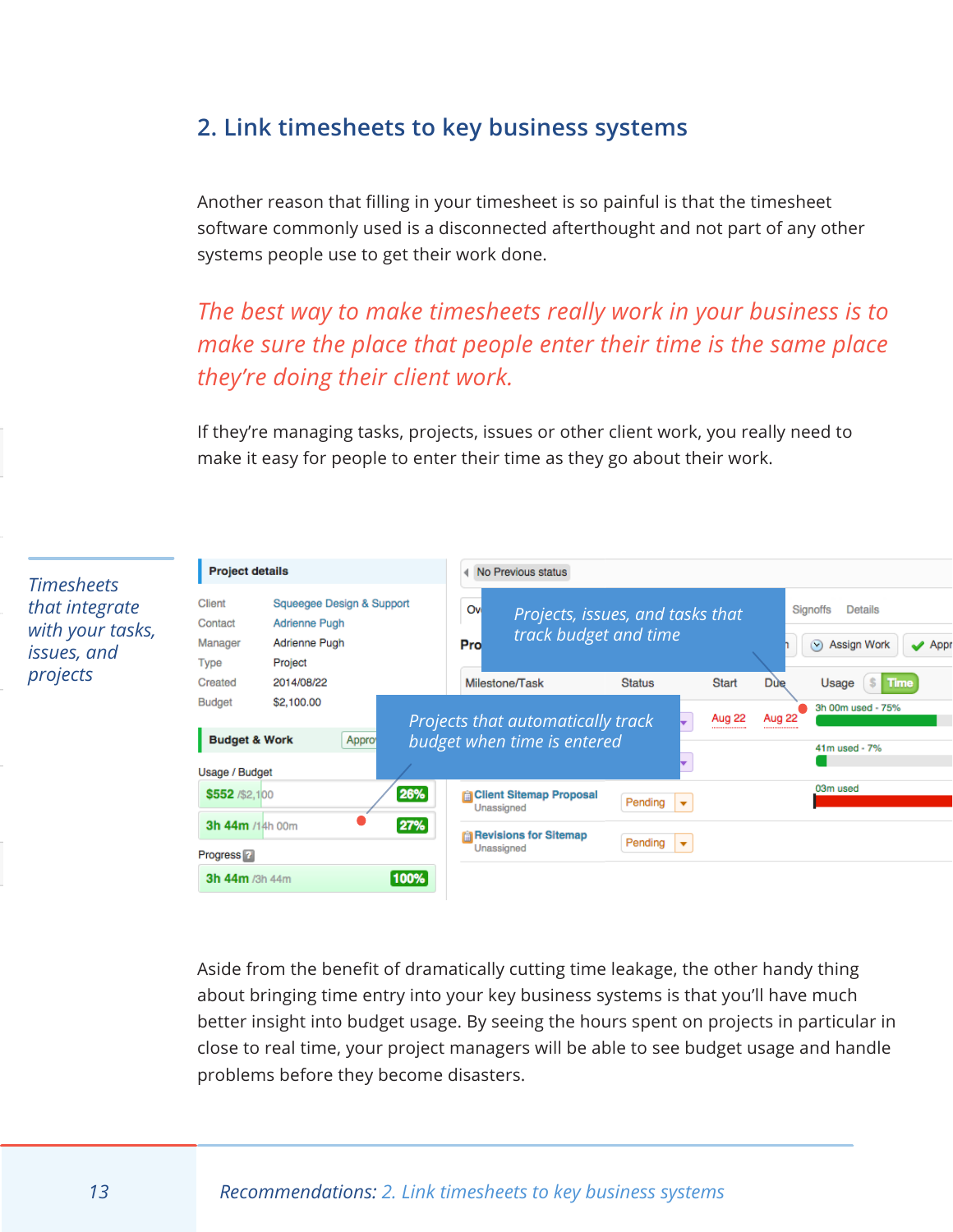If you can't make this happen - because your project management system doesn't handle people entering their time for some reason - you'll want to make sure that your timesheet software links to the main business systems in the back-end so people can go to the timesheet software and see the list of projects, issues, tasks and other client work they have scheduled and easily enter their hours against it - simply showing a user a blank screen and expecting their memory to fill in the blanks is a sure way to keep losing almost \$100K a year.

# **3. Make time entry effortless**

The third big reason why timesheets are so painful to use is that keeping track of time is scrappy and manual. Since most timesheet applications don't allow users to enter time easily as they go, people end up having to use their own manual way of keeping track of what they're doing - like a notepad on their desk, or a text document open in the background on their computer - and they have to remember to be disciplined about tracking when they start and finish working on tasks, only to then have to transcribe it all later. Only the most disciplined of people are able to be relied upon to get this right!

*Making it effortless to track work is a big part of the solution. By allowing users to quickly create a timer and then let technology do the counting in the background, your people lose a big part of the friction associated with keeping track of their time.*





## *14 Recommendations: 3. Make time entry effortless*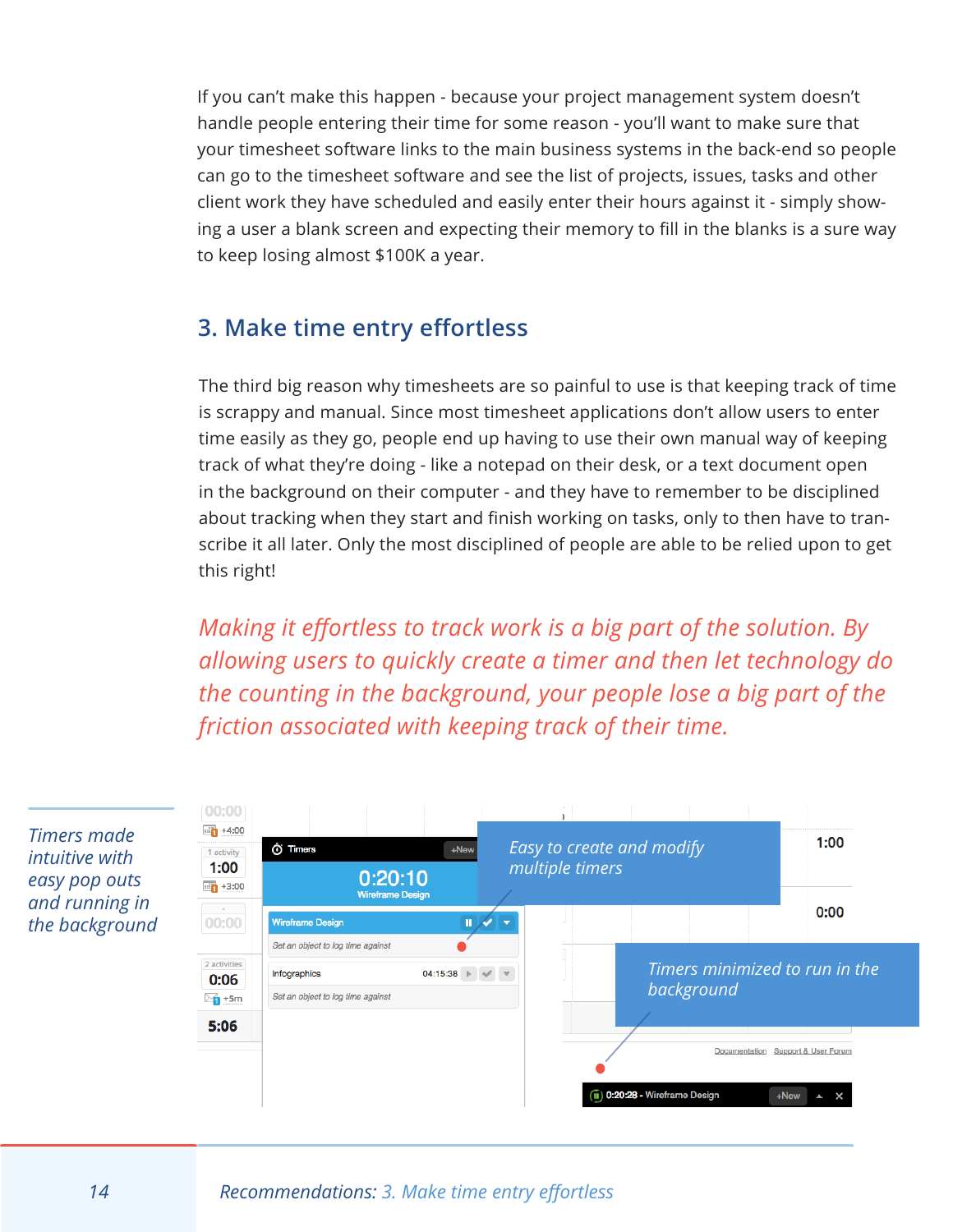Another reality of modern professional work is that people are often forced to switch between tasks, especially in situations where a client calls them out of the blue with an urgent question or a colleague needs help. Making it easy to switch not just tasks but also timers can help make it easy to keep track of what's going on.

Finally, timesheets tend to be a bit of a "speak now and forever hold your peace" interface. People have to enter their hours, and once it is saved, that's it. Unfortunately, our brains don't really work this way (have you ever forgotten a toothbrush when going on vacation?) as they piece together their work and fill in their time reports, so making it easy for people to track time in draft form, and finalize it later, can really help take the hassle out of time entry.

# **Conclusion**

*The leakage of time in a very big problem in professional businesses - with over 38% of potential billable revenue lost to untracked time spent in emails, meetings and by delays in filling in timesheets, businesses that can address this issue and solve it stand to gain handsomely with a revenue boost of up to 61%.* 

While managers may first thing that the solution is to have more discipline to capture the leaked time, and while everyone will admit they could do better, the fundamental problems with outdated timesheet technology mean that your professionals may improve their performance marginally for a time, but this kind of pressure isn't good for your managers or your professionals, and is reminiscent of that poster "the floggings will continue until morale improves".

Professional services firms are living in the 1980s when it comes to timesheet technology and are paying for it majorly. For an industry that employs over 19 million workers nationwide, it's time to embrace modern technology or risk losing millions of dollars through lost time each year. As the professional-led recovery continues competition between professional firms is going to heat up - and the ones who succeed will be the ones who make the most out of the most precious resource of all - our time.